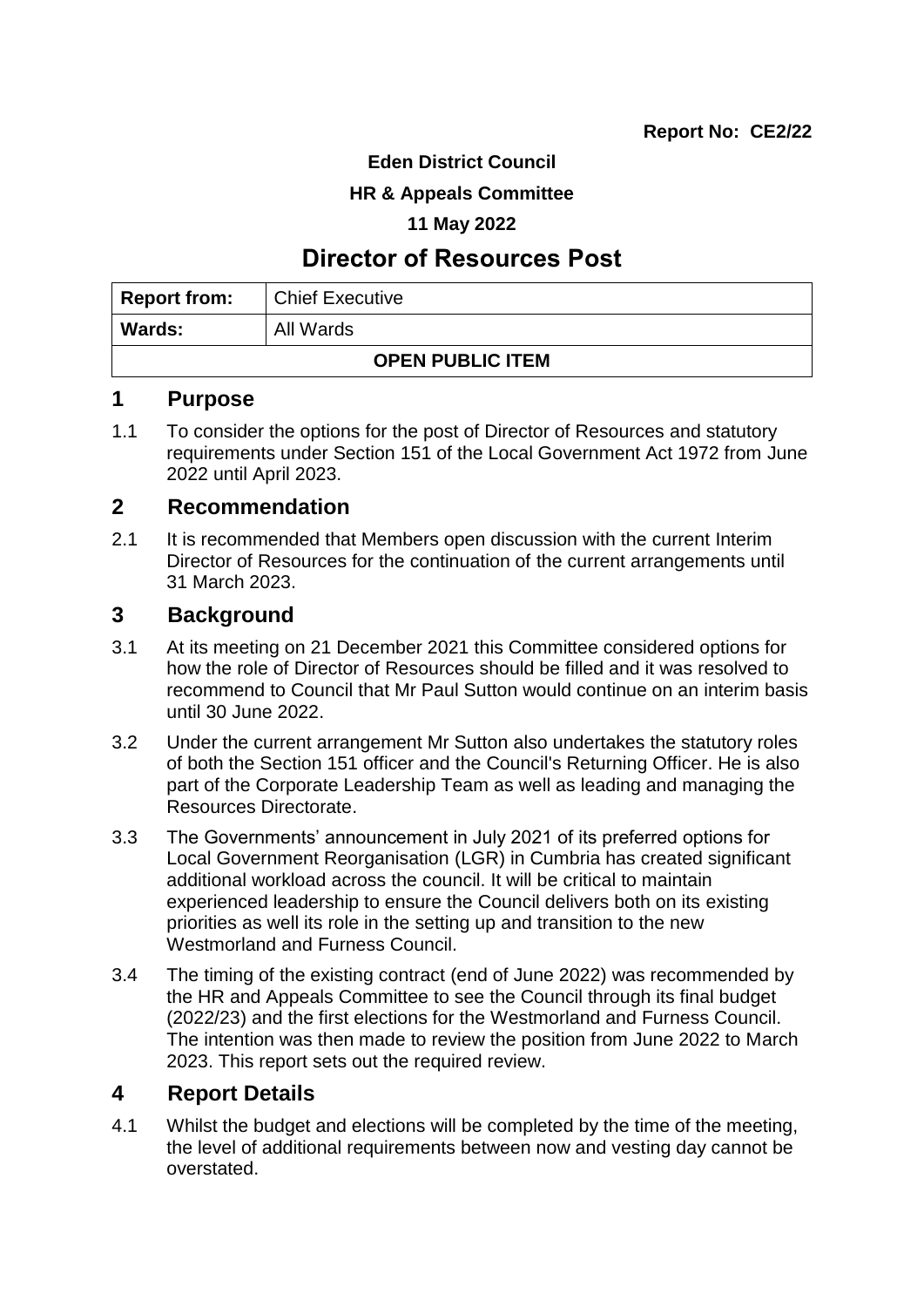- 4.2 There continues to be a need to contribute to both the Council's statutory requirements and ambitions to deliver its corporate priorities and to engage in future opportunities such as the Levelling Up initiative. The Council also has a legal obligation to cooperate in the transition to the new authority of Westmorland and Furness. Having a Director of Resources and that understands both requirements is extremely beneficial to the Council.
- 4.3 If the post were vacated at the end of June 2022 there would be a need to immediately fill both of the statutory roles of Section 151 and Returning Officer. Investigation has concluded that there is no individual currently employed by the authority that has the qualification and experience required to fulfil this role.
- 4.4 Failure to address this would put the Council at risk of not being able to deliver either a statutory function, deliver on its strategic priorities and/or Eden not being represented fully at the appropriate level in the LGR programme.
- 4.5 In addition, to the roles with Eden DC Mr Sutton is a member of the Finance and Commercial and Customer and Digital theme's within the LGR programme, which are both integral to ensuring that the new Council is both financially sound and that the Council's residents and customers have proper access to service from vesting day.
- 4.6 Mr Sutton is also a member of the sub-theme investigating options for new Financial Management Systems and also continues to be involved in the key recruitment for the LGR Programme Management Office.
- 4.7 As previously reported to this Committee, the options for recruiting a Director of Resources are:
	- to make a permanent appointment
	- to appoint for a fixed term.
	- to continue the current interim arrangements until 31 March 2023.
- 4.8 It is not considered likely that the Council would be able to recruit a suitable calibre of person to either a permanent or fixed term contract due to the uncertainties and lack of job security which LGR brings.
- 4.9 The expected timescales to recruit into a post at this level would be at least 3 months, possibly 6 months and therefore presents a risk to the Council of the post not being filled for a significant period of time and also not having the continuity if the post holder changes.
- 4.10 In addition to the initial recruitment costs, an employee (either permanent or fixed term) who has continuous LG service of over 2 years would be eligible to receive a redundancy payment and if the appointed person is over 55, a pension strain cost would be payable if they were made redundant.
- 4.11 Initial discussions with Mr Sutton have indicated that he would be willing to stay in the Interim Director of Resources post until 31 March 2023. The costs identified in 7.1.5 below therefore reflect that period.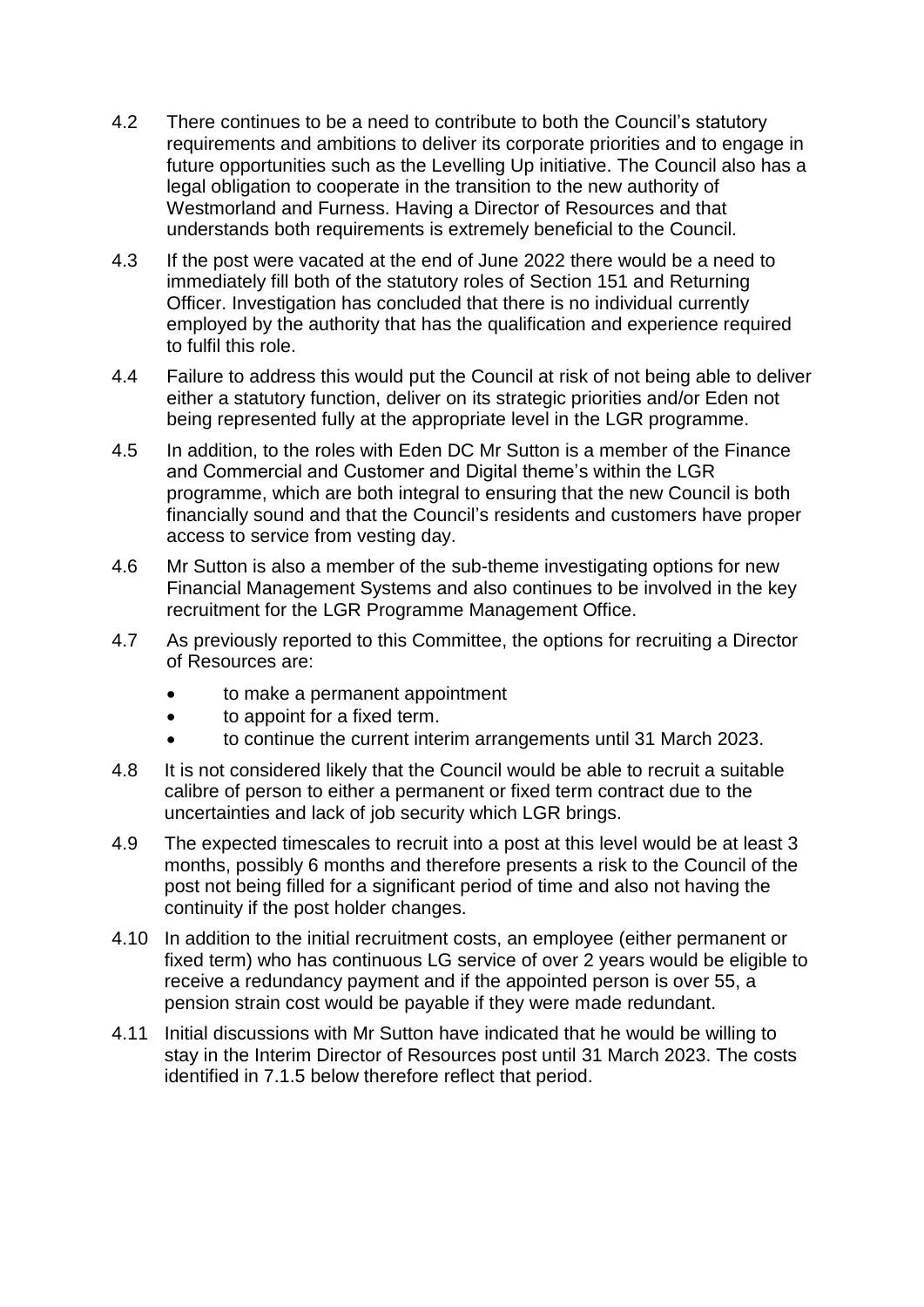# **5 Policy Framework**

- 5.1 The Council has four corporate priorities which are:
	- Sustainable:
	- Healthy, safe and secure;
	- Connected: and
	- **Creative**
- 5.2 The delivery of these corporate priorities is a key aspect of the Director of Resources role.

## **6 Consultation**

6.1 As this Committee is required to make a recommendation to Council about how this post is filled, no consultation has taken place thus far.

## **7 Implications**

#### **7.1 Financial and Resources**

7.1.1 Any decision to reduce or increase resources or alternatively increase income must be made within the context of the Council's stated priorities, as set out in its Council Plan 2019-2023 as agreed at Council on 7 November 2019.

#### **Current Budget**

7.1.2 The amount currently included in the 2022/23 budget for the Director of Resources is £96,140. The figures below show the extra costs required up to 31 March 2023 for each option.

#### **Costs**

7.1.3 Initial recruitment costs are anticipated to be circa £25,000 for appointing a permanent or fixed term employed member of staff. The current arrangement with the Interim Director costs c£14,000 per month.

## 7.1.4 **Costs of Permanent or Fixed Term appointment**

| Current Arrangement until 30 June 2022                                                                                                       | £42,000  |
|----------------------------------------------------------------------------------------------------------------------------------------------|----------|
| Initial recruitment costs (estimate)                                                                                                         | £25,000  |
| Full-time salary (inc on-costs and based on 21/22<br>level as no pay rise has been agreed yet for 22/23)<br>for 1 July 2022 to 31 March 2023 | £74,147  |
| <b>Total Cost</b>                                                                                                                            | £141,147 |
| <b>Budget</b>                                                                                                                                | £96,140  |
| <b>Additional Funds Required</b>                                                                                                             | £45,007  |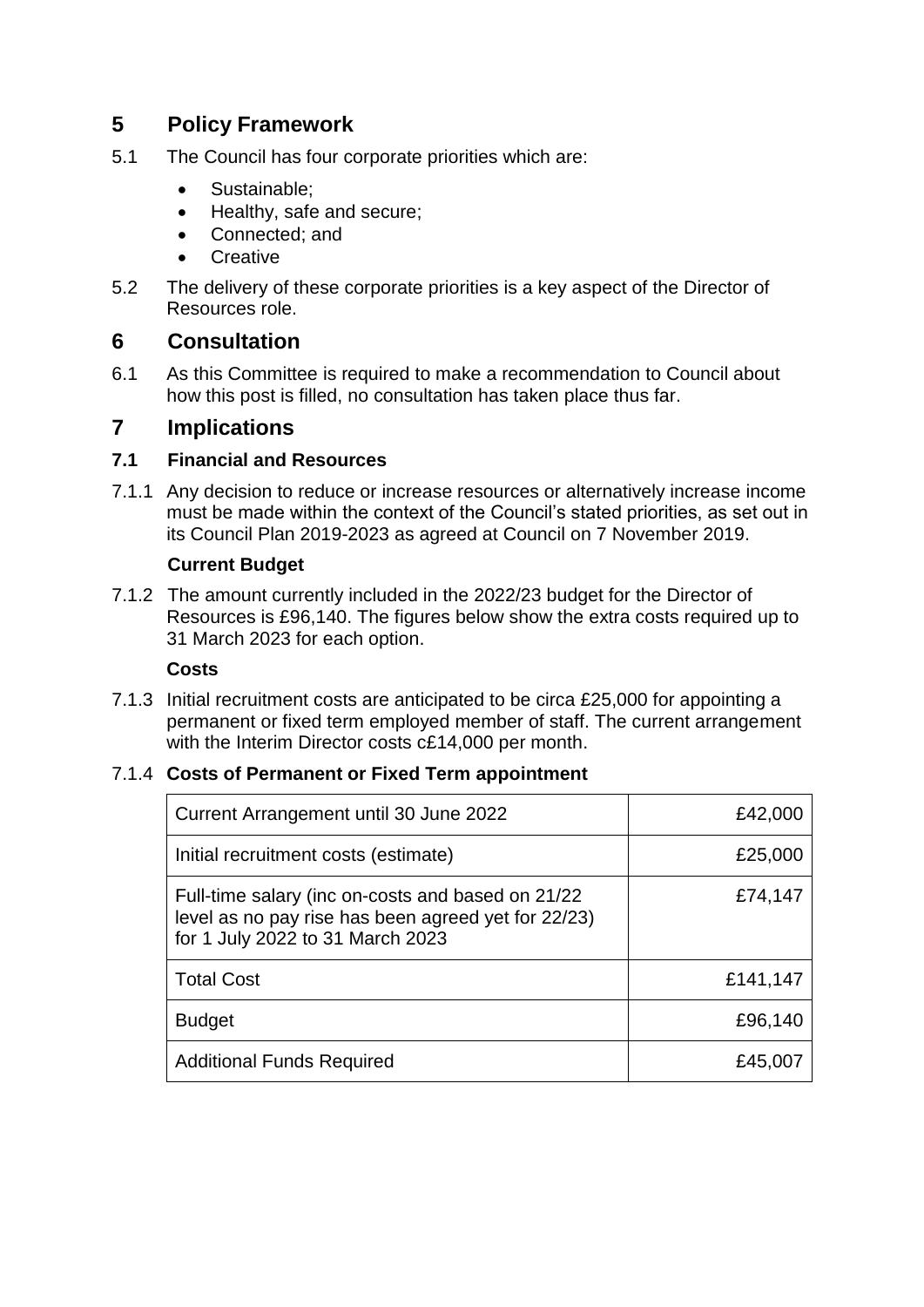#### 7.1.5 **Additional Costs to Continue arrangement with the current Interim Director of Resources**

| Current Arrangement until 30 June 2022                                     | £42,000  |
|----------------------------------------------------------------------------|----------|
| Interim Director of Resources cover 1 July 2022 to 31<br><b>March 2023</b> | £126,000 |
| <b>Total Cost</b>                                                          | £168,000 |
| <b>Budget</b>                                                              | £96,140  |
| <b>Additional Funds Required</b>                                           | £71,860  |

7.1.6 Additional Funds would need to be taken from the General Fund earmarked reserves under approval by Council. The estimated earmarked reserves as at March 2022 is c£8 million.

#### **7.2 Legal**

7.2.1 The Legal implications are set out in the body of the report.

#### **7.3 Human Resources**

7.3.1 The HR implications are set out in the body of the report.

#### **7.4 Environmental**

7.4.1 There are no environmental implications arising from this report.

## **7.5 Statutory Considerations**

| <b>Consideration:</b>                                  | Details of any implications and proposed<br>measures to address: |
|--------------------------------------------------------|------------------------------------------------------------------|
| <b>Equality and Diversity</b>                          | None arising from this report.                                   |
| Health, Social<br>Environmental and<br>Economic Impact | None arising from this report.                                   |
| <b>Crime and Disorder</b>                              | None arising from this report.                                   |
| Children and<br>Safeguarding                           | None arising from this report.                                   |

#### **7.6 Risk Management**

| <b>Risk</b>                                                                                                                                                                                                                                 | <b>Consequence</b>                                                                                                                                   | <b>Controls Required</b>                                                               |
|---------------------------------------------------------------------------------------------------------------------------------------------------------------------------------------------------------------------------------------------|------------------------------------------------------------------------------------------------------------------------------------------------------|----------------------------------------------------------------------------------------|
| That the Authority has<br>may not be able to<br>provide a statutory<br>function and also<br>management capacity<br>to operate effectively,<br>at a time of significant<br>pressures including<br><b>Local Government</b><br>Reorganisation. | The Council is unable/<br>ineffective in delivering<br>all of its statutory<br>responsibilities as well<br>as responding to<br>additional pressures. | Implement the most<br>appropriate option for<br>recruiting a Director of<br>Resources. |